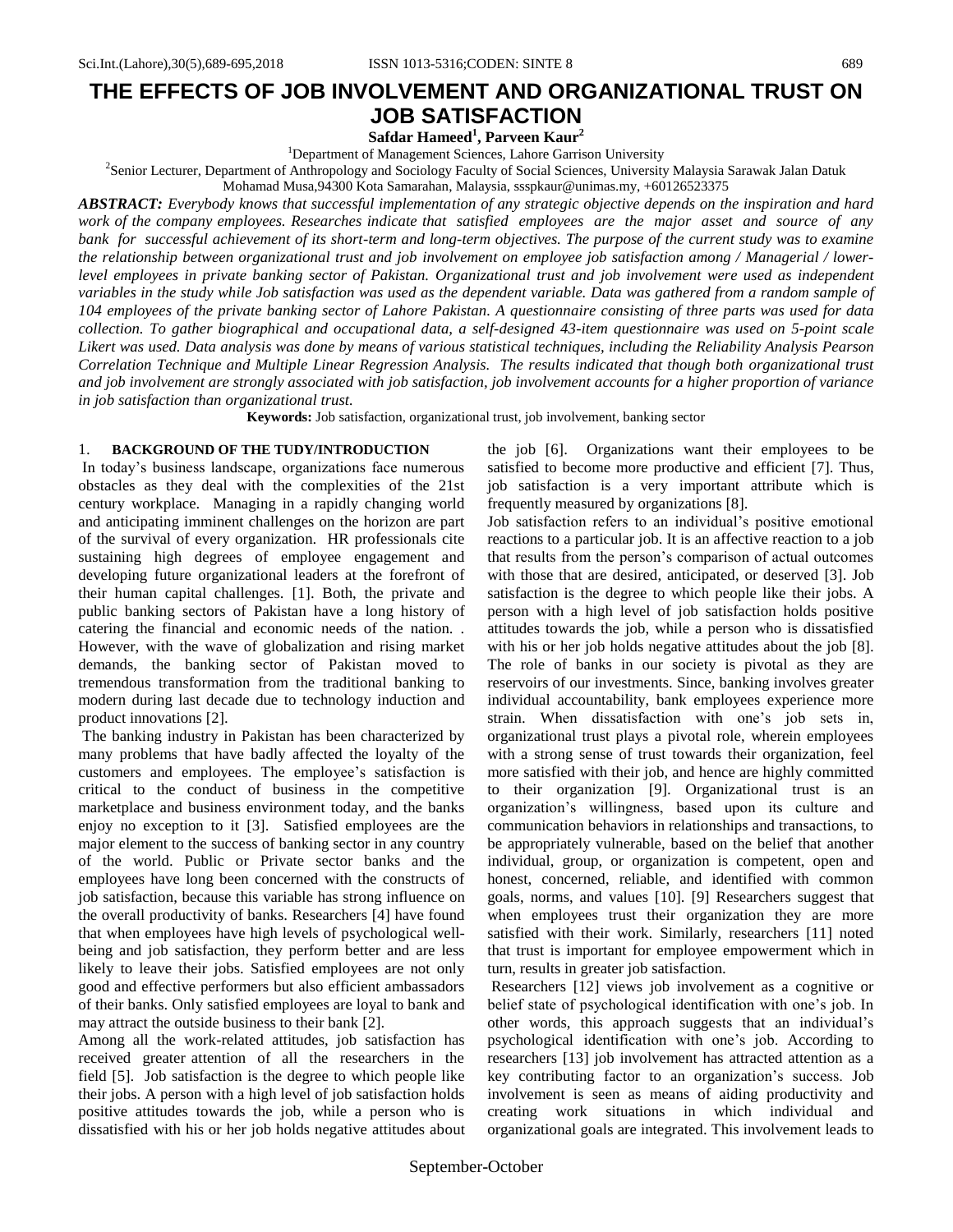enhanced satisfaction and increased productivity for the organization. Job involvement has also been reported to be a top organizational priority as fostering employee involvement can enhance an organizational effectiveness.

Job involvement is highly influenced by job satisfaction. This is due to the fact that highly involved employees are more satisfied with their jobs than low involved employees. Job involvement was positively related to job satisfaction. Additionally, employee job involvement will positively affect work behaviors that are associated with job satisfaction such as employees' motivation and effort [13].

# 1.3 **PURPOSE OF THE STUDY**

The main objective of this study was to investigate the relationship of Organizational trust and job involvement on job satisfaction among Upper / Middle and first line manager's level employees.

## 2. **LITERATURE REVIEW**

## 2.1 **Job Satisfaction**

The achievements of individuals and organizational goals are independent process linked by employee work motivation. Individuals motivates themselves to satisfy their personal goals, therefore they invest and direct their efforts for the achievements of organizational objectives to meet with their personal goals also. It means that organizational goals are directly proportion to the personal goals of individuals. The Organizational climate is positively related to the job satisfaction [3].

According to researchers [17] the concept of satisfaction, a personal, emotional and social concept, is something that delimits inner pleasure and inner peace and cannot be observed by others but only defined and felt and measured by the individual themselves. Job satisfaction that determines the emotions, outlook and preferences of an individual about their job, generally means the outlook individuals have towards their jobs. Dissatisfaction or satisfaction of an employer towards their job, namely job satisfaction, is asserted to increases success and in other words, job satisfaction and success has a circular relation feeding on into each other.

Researchers [18] suggested that the investigation of the concept of job satisfaction began in 1918. However, others mentioned that the examination of the role of work attitude began in 1912 and was highlighted by the Hawthorne studies in 1920 and eventually a systematic approach to studying job satisfaction was initiated in the 1930s. Job satisfaction is considered an important concept to study as it is relevant both to the humanitarian perspective and utilitarian perspective. The humanitarian perspective revolves around the premise that level of employee satisfaction refers to the extent that employees are being treated fairly and appropriately in the organization. The utilitarian perspective suggests that employee satisfaction can lead to behaviors that influence the functioning of the organization [13].

According to researchers [19], job satisfaction is a measureable representation of an affective reaction to a particular job that is the individual's satisfaction with his or her job. Researchers [20] asserted that job satisfaction is a pleasurable or positive emotional state resulting from the appraisal of one's job. It can also be defined as the general attitude that the employee has towards her job and is directly

tied to individual needs including challenging work, equitable rewards and a supportive work environment and colleagues [21]. Researchers [22] defined job satisfaction as a personal evaluation of conditions present in the job, or outcomes that arise as a result of having a job. Job satisfaction is a collection of feelings that an individual holds towards his or her job [23]. Researchers [24], defined job satisfaction as the attitudes and feelings people have about their work where positive attitudes indicate job satisfaction and negative attitudes indicate job dissatisfaction.

## 2.2 **Job involvement**

The involvement in job is the degree identifies to which a person himself with his job, actively participates in it and considers his or her perceived performance level important to self-worth [25]. Employees with a high level of job involvement strongly identify with and care about the kind of work they do. Researchers [26] define it as "the degree to which a person"s work performance affects his selfesteem". High levels of job involvement have been found to be related to fewer absences and lower resignation rates i.e., the job holder reacts to the work itself by attending regularly or being absent, or by quitting [27]. A job involved person appears to be one for whom work is very important part of life and who is affected personally by his whole job situation; the work itself, his co-workers, the organization etc. An involved employee expects his work to be intrinsically rewarding because he thinks work provides him the opportunity for self-expression [28]. While a noninvolved employee does living off the job. It is believed that job involvement increases as a result of satisfying job experiences, more involved a person more effort he will exert on the job. According to researchers [29], management style that encourages employee involvement can help to satisfy employee desire for empowerment. On the basis of the results from several studies have concluded that job involvement and participation in decision making are positively and significantly correlated.

Job involvement refers to how people perceive their jobs in relation to the working environment, the job itself, and how their work and life are integrated [30]. According to researchers [31] job involvement can be viewed as a psychological condition wherein an employee "is cognitively preoccupied with, engaged in, and concerned with one"s present job".

One of the early definitions of job involvement was proposed by researchers [26], who defined job involvement as "the level to which an employee is identified psychologically with his job or the importance of job in his total self-image. There is a general consensus among researchers that employees with a high level of job involvement would place their jobs at the center of their overall interests [32]. On the other hand, employees with low levels of job involvement concentrate on other interests rather than their jobs, and will be less creative and innovative [33]. Additionally, it is argued that employees with "high job involvement are more independent and self-confident they not only conduct their work in accordance with the job duties required by the company but are also more likely to do their work in accordance with the employees' perception of their own performance" [34]. Employees with high levels of job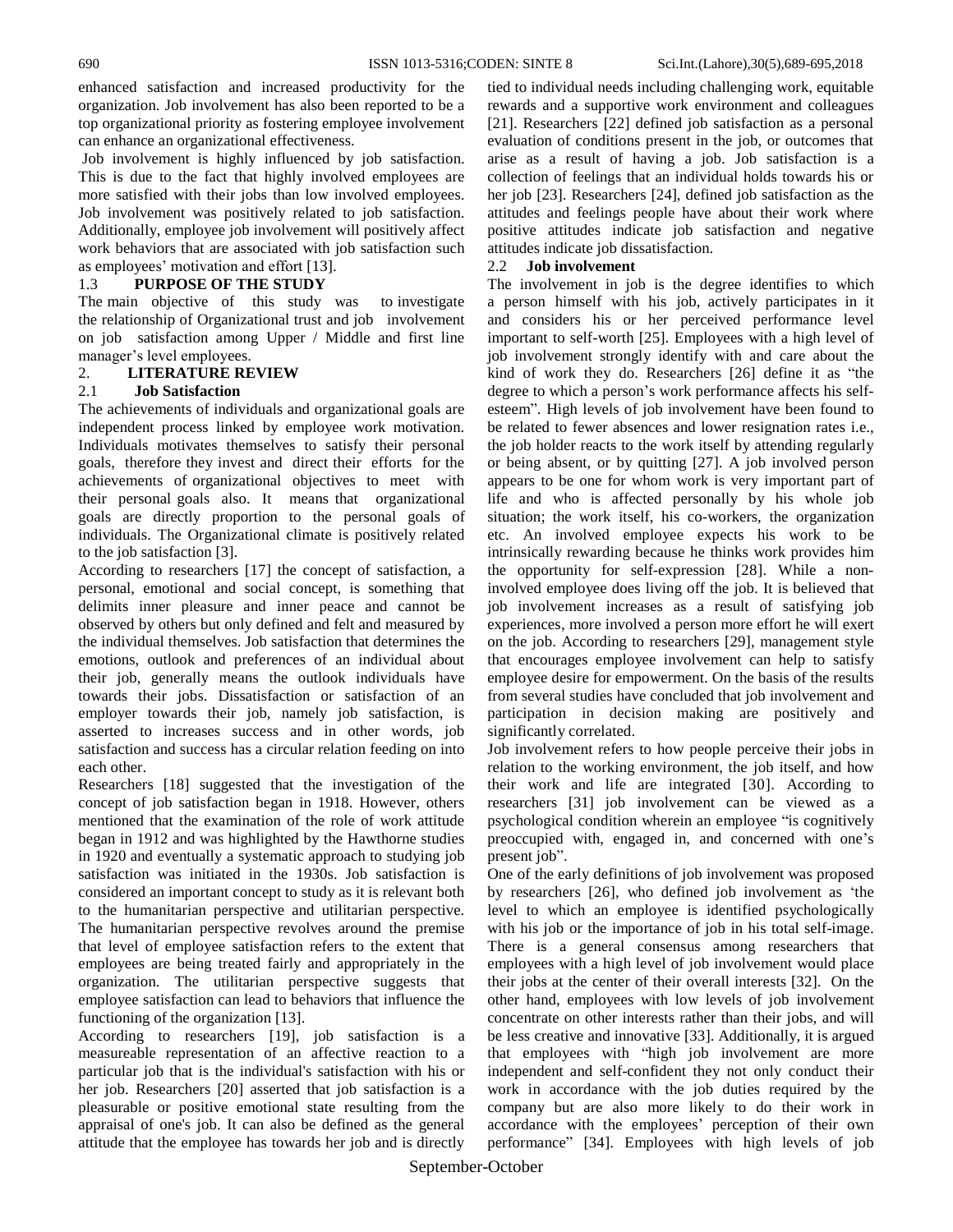involvement tend to see their jobs as central to their personal character and focus most of their attention on their jobs [35].

According to researchers [13], job involvement is highly effected by the work environment as it makes one believe that one's work is meaningful, offers control over how work is accomplished, maintains a clear set of behavioral norms, makes feedback concerning completed work available, and provides supportive relations with supervisors and coworkers. Though pointed to the similarity of the constructs of job involvement and organizational commitment as both are associated with worker's identification with the job experience; however, the two constructs differ. Job involvement is more associated with identification with worker's immediate job activities while organizational commitment is more associated with worker's attachment to the organization

#### 2.3 **Organizational Trust**

The importance of trust-based relationships within organizations has been notable for decades [36]. Since the mid-1990s, the construct trust has been positioned as the basis for the quality of interpersonal relationships and a source of competitive advantage for organizations [37]. Trust between people and groups within organizations have been highlighted as a very important ingredient for being able to achieve long-term stability in the organization and the welfare of its members [38]. According to researchers [39], trust is an essential element in any positive and productive social process. Ultimately, the literature has suggested that organizational trust is necessary for the proper operation of organizations.

According to researchers [9], organizational trust is an organization"s willingness, based upon its culture and communication behaviors in relationships and transactions, to be appropriately vulnerable, based on the belief that another individual, group, or organization is competent, open and honest, concerned, reliable, and identified with common goals, norms, and values .Research findings suggest that organizational trust is positively related to productivity [40].

Researchers [17], found Organizational trust represents the factors such as truthfulness, belief, loyalty and sincerity the members of an organization within an organization would have towards each other where these factors are made tangible with behavior. It is accepted that trust necessary for organizational success is not something that can be affected in a short while but would require long and arduous

effort. Organizational trust has its internal aspects such as trust of employees towards the managers, trust of employees to each other, trust of employees towards the organizational structure and organizational system as well. In organizations with high level of peer trust, a safe climate is formed among the employees, people form long term relationships, collaboration increases, employees participate in decision making processes, feel happy coming to work, be happier, more fun and creative while doing their work as well as consider their organization"s future and organizational goals. According to researchers [41], especially in the past decade, employees have begun to change their view of the organizations in which they work, with traditional employeeorganization bonds becoming weaker. The private sector has

seen the collapse of several large corporations, sometimes

with managers realizing huge personal profit while employees lost their pensions. It is argued that the future of public organizations rests in the creation of trust in management and the organization as a means of positively influencing not only quality of work life but efficiency and effectiveness of performance. On Consulting studied the U.S. workforce found that "building commitment must be a strategic goal emanating from senior leadership." Their premise was that employees, who trust their managers and organizations are free to innovate, energize, produce and are, satisfied [14].

#### **Hypothesis Development**

There is a positive and significant relationship between organizational trust and job satisfaction [42]. Researchers suggest that when employees trust their organization they are more satisfied with their work [9] Similarly researchers [11] noted that trust is important for employee productivity which in turn, results in greater job satisfaction.

## **H1. Organizational trust has positive impact on job involvement**

Job satisfaction is highly influenced by job involvement. This is due to the fact that highly involved employees are more satisfied with their jobs than low involved employees. [43] - Researchers [44]. found that job involvement was positively related to job satisfaction. He concluded that employees who are involved in their jobs are likely to be satisfied with their jobs and hence become committed to their organizations. Researchers [45], also revealed that high job involvement will result in higher levels of job satisfaction.

#### **H2. Job satisfaction has positive impact on job involvement**

#### 3. **Methodology**

#### 3.1 **Research Theory**

Explanatory Research is the conducted for a problem which was not well researched before, demands priorities, generates operational definitions and provides a betterresearched model. It is actually a type of [research](https://scholarshipfellow.com/research-design-types-research-design/)  [design](https://scholarshipfellow.com/research-design-types-research-design/) which focuses on explaining the aspects of your study in a detailed manner.

#### 3.2 **Theoretical Frame work**

This research is based on the proposed framework **(Fig. 1).**The framework considers the effect of organizational trust and job involvement on job satisfaction.



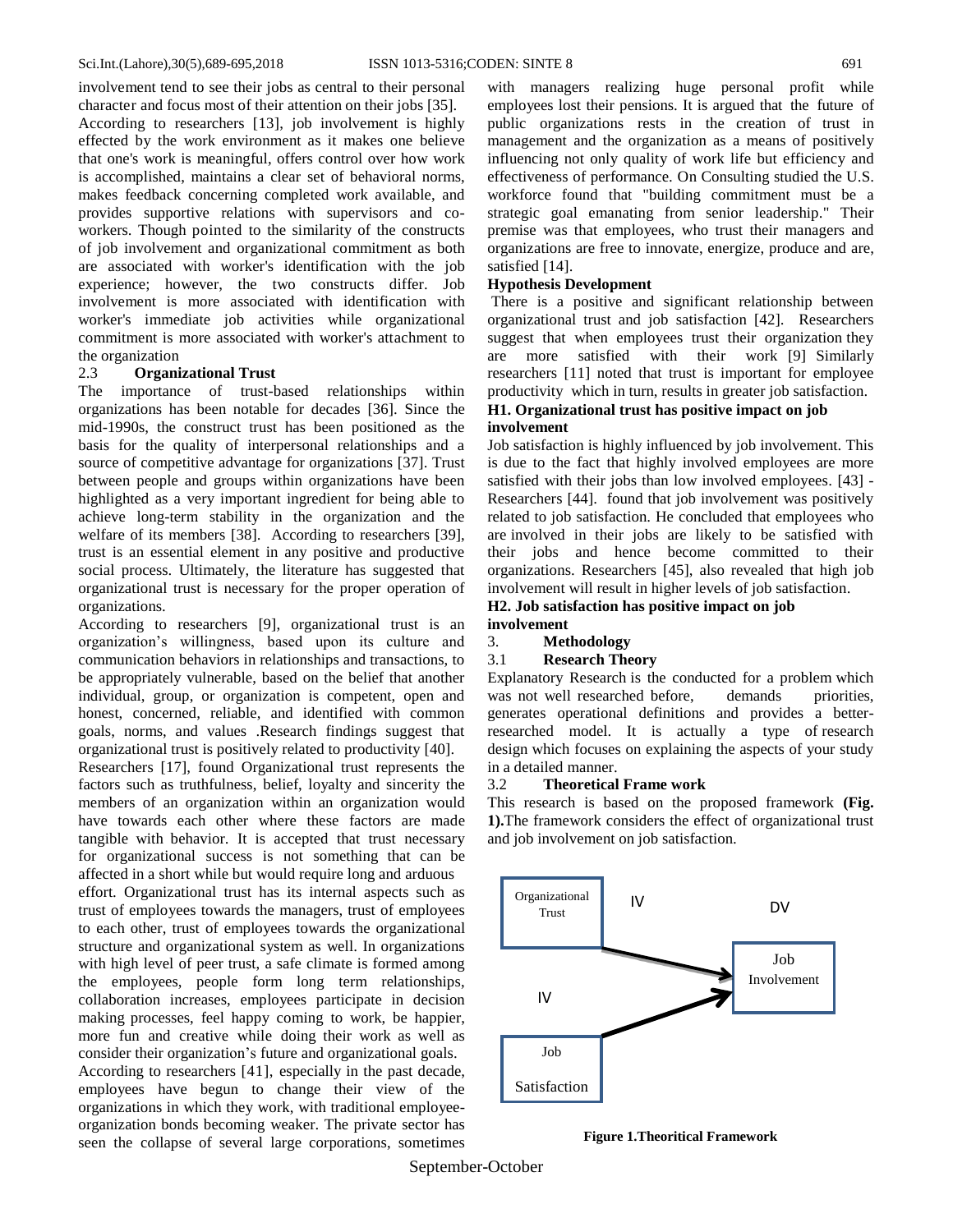## 3.3 **Variables Of the Study**

The researcher took organizational trust and job involvement as independent variable and job satisfaction as dependent variable.

## 3.4 **Hypothesis Development**

H1. Organizational trust has positive impact on job satisfaction.

H2. Job involvement has positive impact on job satisfaction.

## 3.5 **Research design**

The design of the research is explanatory survey research. Stratified random sampling technique are used .This design refers to a set of methods and procedures that describe variables .This method was suitable for the study involves coming up with answers that are precise as possible in getting accurate answers as the researchers[46] advices.

## 3.6 **Measurement and Instrument**

The constructs for this research were adopted from the literature. Scale of organizational trust consisted of 15

items was adopted from [47]. Scale of job involvement comprises of 18 items, based on the work of [26]. Scale of job satisfaction consisted of 10 items and was adopted based on the work of [48]. A five point Likert scale will be used. The coding  $1=$  Disagree strongly,  $2=$  Disagree,  $3=$  = Neutral,  $4=$  agree,  $5=$  Agree strongly is used.

#### 3.7 **Selection of the sample and sampling procedure**

According to researchers [49], the population of a study is the entire group of people, events, or things of interest that the researcher wishes to investigate. It is the aggregate of all units that have a chance of being included in the sample to be studied. The population involved in this study was made of male and female Managerial-level employees (Upper, middle and first line managers) of banking sector of Lahore Pakistan. The population for the research included about 100 employees from banking sector, Lahore.

Researchers [50] defines a sample as a set of objects, occurrences or individuals selected from a parent population for a research study. The sample selected was a fairly large portion of the managerial employees of banking sector and was thus fairly well representative of the population. In this sense, the characteristics of the sample represent those of the entire population. According to researchers [51] a good sample size i.e., 200-500, is needed for simple and multiple regression which might be performed for more rigorous state impact evaluations. Therefore, 200 questionnaires distributed among the textile"s employees of said population. However 46 Questionnaire (%) returned unchecked and 58 Questionnaire (%) incomplete.

The method used to collect the sample in this study was the simple random sampling method. A sample of 104 managerial-level employees (Upper, middle and first line managers) of banking sector was selected. Random sampling was used because it ensures representativeness and generalizability of results. Random sampling is a probability sampling method, whereby each element in the population has some known chance or probability of being selected as a subject [52].

# 3.8 **Data Collection**

The study collected primary data. The researcher used a questionnaire as the primary data collection instrument.

According to researchers [53], a self-administered questionnaire is the only way to elicit self-report on people"s opinion, attitudes, beliefs and values. The questions were designed to collect quantitative data. The questionnaire was administered through drop and picks method to the operations managers in each branch of banking sector. The researcher in person distributes by hand the questionnaires to be completed by the selected respondents. Upon completion, the researcher personally collected the questionnaires and ensures high completion rate and return of the completed questionnaires. The process of data is same like the previous researchers[57;58;59]

# 4. **DATA ANALYSIS**

## 4.1 **Reliability**

The collected data were analyzed using quantitative data analysis methods. Data from questionnaire were coded and logged in the computer using Statistical Package for Social Science (SPSS version 17). Sample composition was calculated and tabulated in previous section. Measuring reliability of data is being done with the help Cronbach alpha. SPSS 17 is making use for performing the test Regression analysis was run to check the impact of independent variable on dependent variable.

| Table No: 1 Cronbach's Alpha Reliability |             |  |  |
|------------------------------------------|-------------|--|--|
| Cronbach's Alpha                         | No of items |  |  |
| 0.81                                     | 43          |  |  |

Table 1 shows that Cronbach alpha of all the statements of all variables i.e. organizational trust, job involvement and job satisfaction is 0.81 which indicates that data of all the statements of all variables is more reliable.

## 5. **RESULTS AND DISCUSSION**

Analysis of the data of organizational trust, job involvement and job satisfaction is done through correlation, Regression and at banking sector ,Lahore. The chapter also provides the major findings and results of the study. Finally, the chapter presents a discussion on the findings.

## **5.1 Correlation Analysis**

Table No 2 represents correlation matrix for all the variables of the study. Pearson correlation reports that all variables are significantly correlated with each other .Hence suggesting that there is a positive association among all variables. Job involvement is positive correlated with job satisfaction. Similarly organizational trust is positively correlated with dependent variable i.e. job satisfaction.

## **Table No 2: Correlation Analysis**

## **Table 5.1 : Correlations Matrix of JI, OT and JS**

|    |            | OT         | JS |
|----|------------|------------|----|
|    |            |            |    |
| OТ | $0.684***$ |            |    |
| JS | $0.760**$  | $0.553***$ |    |

\*\*. Correlation is significant at the 0.01 level (2-tailed)

## 5.2 **Regression Analysis**

Regression analysis describes the impact of independent variable on dependent variable. The value of R square is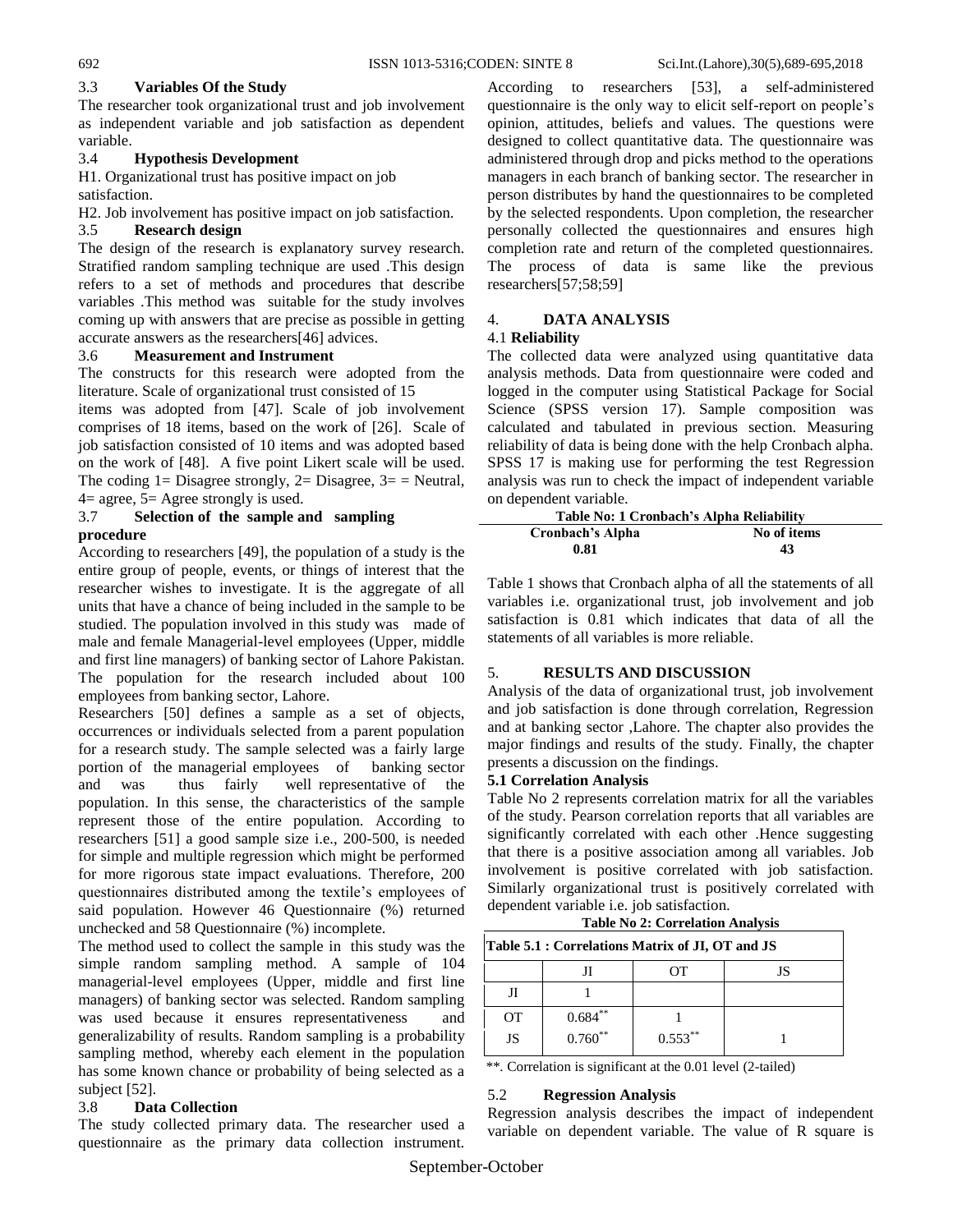#### Sci.Int.(Lahore),30(5),689-695,2018 ISSN 1013-5316;CODEN: SINTE 8 693

acknowledged when this is more than 25 percent. The value of p explains the level of occurrence of association. There are three level of acceptance about value of p i.e. it is  $\left(0.05\right)$ ,  $\left($ 0.01 or  $\leftarrow$  0.10. F explains degree of association among independent and dependent variables. If the value of F is greater, then there will be strong relationship between these variables. In Last, β shows the intensity of effect of predictors on criterion.

#### **H1. Organizational trust has positive impact on job satisfaction**

**Table 3.1: Relationship of Job involvement, Organizational trust on Job satisfaction**

| Model |                   | R Square Square | Adjusted R | Std. Error of the<br>Estimate |
|-------|-------------------|-----------------|------------|-------------------------------|
|       | .823 <sup>a</sup> | .678            | .671       | .77834                        |

a. Predictors: (Constant), JI, OT

**Table 3.2: Relationship of Organizational Trust, Job Involvement on Job Satisfaction**

| Model      | Sum of<br>Squares | df  | Mean<br>Square | F       | $\beta$ Sig.      |
|------------|-------------------|-----|----------------|---------|-------------------|
| Regression | 128.650           | 2   | 64.325         | 106.180 | .000 <sup>a</sup> |
| Residual   | 61.187            | 101 | .606           |         |                   |
| Total      | 189.837           | 103 |                |         |                   |

a. Predictors: (Constant), JI, OT

b. Dependent Variable: JS

Dependent Variable: Job Satisfaction

\*\*\*Significant at the 0.01 level.

\*\*Significant at the 0.05 level.

\* Significant at the 0.10 level**.**

Above mentioned table indicates the relationship of job satisfaction and organizational trust on Job involvement. The value of R square 68 percent which is more than 25 percent.t value must not be zero. Above table shows t value is not zero. F value shows the association between independent and dependent variables, more the value of the F stronger is the relation between variables. Value of  $β$  is 0.50 and also value of p 0.000. This indicates that OT has prominent effect on employee job satisfaction. Moreover, one unit change OT causes 50 % change on Job Satisfaction. This results shows that OT is the strong predictor of job satisfaction in banking sector of Lahore, Pakistan.

# **H2. Job involvement has positive impact on job satisfaction**

Table 5.3 indicates the relationship of job involvement on job satisfaction also. The value of R square 82 percent which is more than 25 percent. Value of  $β$  shows is equal to 0.82 and also value of p 0.000. This indicates that job involvement has prominent effect on job satisfaction. Moreover, one unit change in job involvement causes 82% change in job satisfaction. This results shows that job involvement is the strong predictor of employee satisfaction in banking sector of Lahore , Pakistan.

| Table 3.3: Relationship of organizational trust, job involvement |  |
|------------------------------------------------------------------|--|
| on Job satisfaction                                              |  |

**Coefficients<sup>a</sup>**

|            | Unstandardized Coefficient<br>Coefficients |               | Standardiz<br>ed<br>s |          |      |
|------------|--------------------------------------------|---------------|-----------------------|----------|------|
| Model      | B                                          | Std.<br>Error | Beta                  | T        | Sig. |
| (Constant) | $-1.259$                                   | .262          |                       | $-4.813$ | .000 |
| Trust      | 0.50                                       | .088          | .379                  | 5.595    | .000 |
| JS         | 0.82                                       | .102          | .550                  | 8.120    | .000 |

a. Dependent Variable: J3

Dependent Variable: Job Satisfaction

\*\*\*Significant at the 0.01 level.

\*\*Significant at the 0.05 level.

\* Significant at the 0.10 level.

#### **6. Conclusion**

This study is based on the premise that an organization"s intellectual capital is its most important asset. Thus, gaining employees job satisfaction to their organization's goals is believed to unlock their potential and achieve heightened levels of performance. Accordingly, this study was conducted with the aim of investigating the impact of organizational trust and job involvement on job satisfaction in banking sector of Lahore Pakistan. The premise behind this is that job satisfaction is considered a crucial component to the survival of organizations as it influences various outcomes such as productivity and overall performance. Therefore, a major objective of the study was to determine whether organizational trust had an influence on job satisfaction and whether the organizational trust play a positive relationship on job satisfaction. First, the direct effect of organizational trust on job satisfaction was examined. The findings have shown that a significant positive effect does exist of organizational trust on job satisfaction. This result is in line with some previous studies [11,9,42]. The results also revealed a positive effect of job involvement on job satisfaction indicating that employees who are involve with their jobs tend to exhibit actions to more satisfy in their jobs. The result is consistent with the results obtained in some previous studies [44, 54, 55, 56 ].

#### **REFERENCES**

- 1 Employee job satisfaction & engagement: The doors for opertunity . Retrived at 20 Mar 2017 from www.shrm.org/2017.
- 2 Awan AG, & Asghar I, Impact of employee job satisfaction on their performance: A case study of banking sector in Muzaffargarh District, Pakistan. *Global Journal of Human Resource Management*, *2*(4), 71-94, 2014.
- 3 Hassan MY, , Kashif-ud-din ZM,, Ahmad, K , Mateen A, W Ahmad, & A Bila, Job satisfaction in private banking sector of Pakistan. *Global Journal of Management and Business Research*, *11*(12), 2011.
- 4 Wright TA, & Bonett DG, Job satisfaction and psychological well-being as no additive predictors of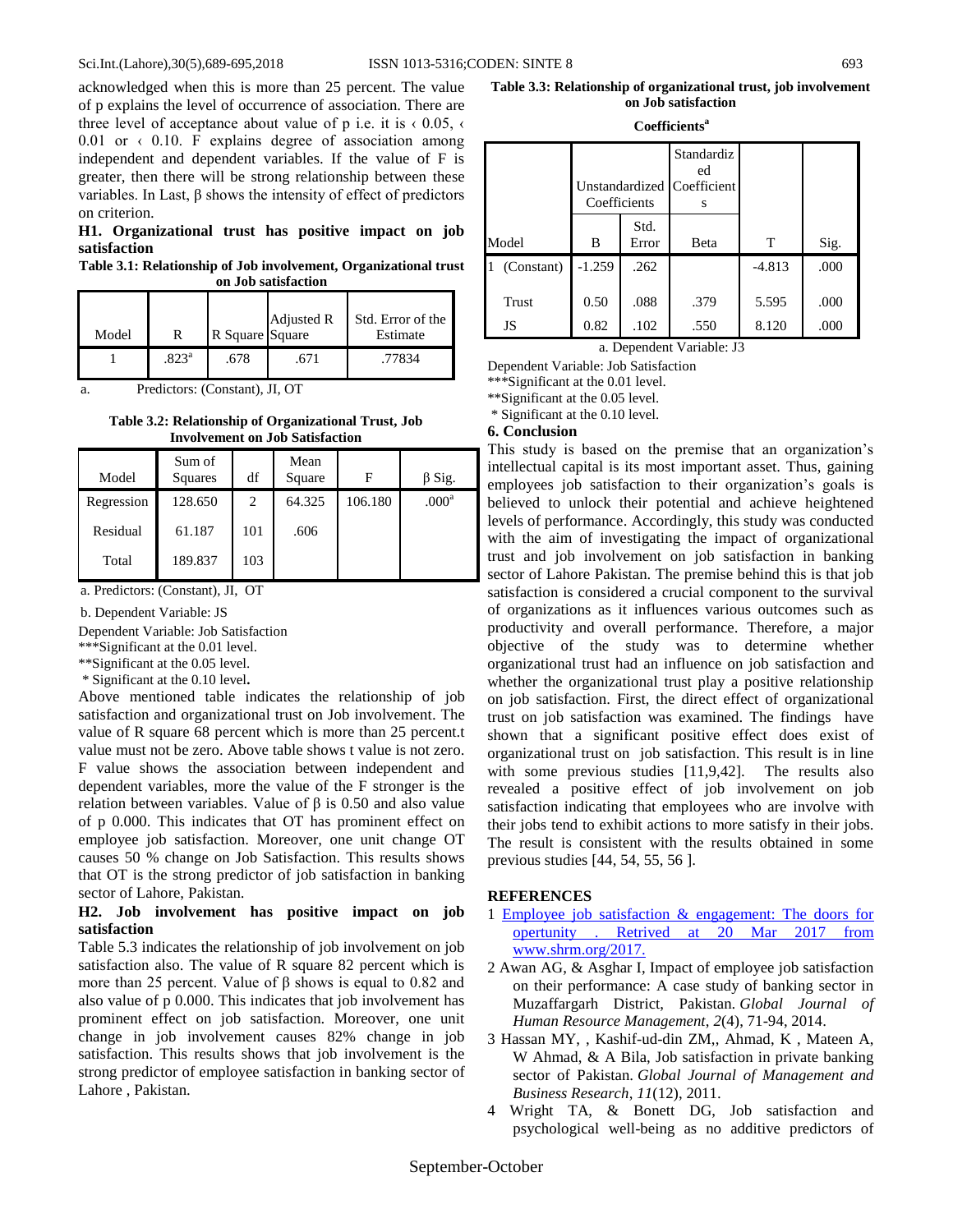workplace turnover. *Journalof management*, *33*(2), 141- 160, 2007.

- 5 Locke EA & Latham GP. Theory of goal setting and Task Performance. Engle wood Cliffs, N.J,: Prentice-Hall. pp. 249- 250, 2000.
- 6 Marion K. Burnout and job satisfaction amongst Victorian Secondary Schools Teachers: A comparative look at contract and permanent employment. Ana della Rocco discussion paper ATEA Conference, Melbourne, Australia, 2001. Available online a[t\(http://politics.ankara.edu.tr\) Accessed on 10 TH,](file:///C:/Users/admin/Downloads/(http:/politics.ankara.edu.tr)%20%20Accessed%20on%2010%20TH,%20April,%202017)  [April, 2017.](file:///C:/Users/admin/Downloads/(http:/politics.ankara.edu.tr)%20%20Accessed%20on%2010%20TH,%20April,%202017)
- 7 Shah S & Jalees T. An analysis of job satisfaction level of faculty members at the University of Sindh Karachi ,Pakistan. Shaheed Zulfiqar Ali Bahutto Institute of science and technology. Journal of Independent studies and Research (JISR) PAKISTAN. 2 (1)., pp. 26-30, 2004 Available online at:[.](http://jisr.szabist.edu.pk/jsp/Journal) [ttp://jisr.szabist.edu.pk/jsp/Journal.](http://jisr.szabist.edu.pk/jsp/Journal)
- 8 Khan AS, Khan S, Nawaz A, & Khan N,. Demographic impacts on the Job-Satisfaction of the District Executive Officers in Local Government of NWFP Pakistan. *Gomal University Journal of Research*, *25*(2), 1-19, 2009
- 9 Siddiqi N, & Kharshiing KD. Influence of organizational trust on job satisfaction and organizational commitment. *Abhigyan*, *33*(2), 53-65, 2015
- 10 Zalabak P, Ellis K, Winograd G, & Gillis T,. Organizational trust: What it means, why it matters. *Organization Development Journal, 18* (4), 35-47, 2000.
- 11 Petter J, Byrnes P, Choi DL, Fegan F, & Miller R,. Dimensions and patterns in employee empowerment: Assessing what matters to street B level bureaucrats. *Journal of Public Administration Research and Theory, 12* (3), 377-400, 2002.
- 12 Emami M, The Relationship between Job Involvement, Job Satisfaction and Organizational Commitment among lower-level Employees. *Asian J. Soc. Econ. Sci*, *1*(1), 23, 2012
- 13 Abdallah, AB, Obeidat BY, Aqqad NO, Janini Al MNEK, & Dahiyat SE, An Integrated Model of Job Involvement, Job Satisfaction and Organizational Commitment: A Structural Analysis in Jordan"s Banking Sector. *Communications and Network*, *9*(01), 28, 2016.
- 14 Mugane, MG, *Correlation between organizational trust and job satisfaction among subordinate staff. Case of east African breweries limited* (Doctoral dissertation, United States International University-Africa), 2016.
- 17 Güçer E, & Demirdağ ŞA, Organizational trust and job satisfaction: A Study on hotels. Business Management Dynamics, 4(1), 12-28, 2014.
- 18 Rowden RW, and Conine Jr, CT. The Impact of Workplace Learning on Job Satisfaction in Small US Commercial Banks. *Journal of Workplace Learning*, 17  $(4)$ ,  $215 - 230$ ,  $2005$ .
- 19 Spector PE, *Job Satisfaction: Application, Assessment, Causes, and Consequences*. Thousand Oaks: Sage, 1997
- 20 Locke EA, The Nature Causes and Causes of Job Satisfaction. In M.C. Dunnette (Ed.), Handbook of Industrial and Organizational Psychology (pp. 1279– 1349). Chicago: Rand McNally, 1976
- 21 Ostroff, C. The Relationship between Satisfaction, Attitudes, and Performance: An organizational Level Analysis. *Journal of Applied Psychology*, 77, 963-974, 1992
- 22 Schneider B, and Snyder RA, Some Relationship between Job Satisfaction and Organizational Climate. *Journal of Applied Psychology*, 60 **(3)**, 318-328, 1975
- 23 Robbins, S.P. *Essentials of Organizational Behavior* (8th ed.). New Jersey : Prentice Hall, (2005).
- 24 Armstrong, M, A Handbook of Human resource Management Practice (10th ed). Kogan Page Publishing, London, (2006).
- 25 Blau, GJ and Boal, KR, Conceptualizing How Job Involvement and Organizational Commitment Affect Turnover and Absenteeism. *Academy of Management Review* (April) 290, (1987).
- 26 Lodahl, TM and Kejner, M, Definition and Measurement of Job Involvement, *Journal of Applied Psychology* 49,24-33, (1965)
- 27 Blau ,GJ Job Involvement and Organizational Commitment as Interactive Predictors of Tardiness and Absenteeism. *Journal of Management*,Winter, 577-84, (1986)
- 28 Kanungo, RN, Sasi, BM, and Dayal, I, "Relationship of Job Involvement to Perceived Importance and Satisfaction of Employee's needs", *Internal Review of Applied Psychology*, 24, Pp.49 – 59, (1975).
- 29 Gilkar, NA, & Darzi, J A. Employee Job Involvement and Sense of Participation Influence on Job Satisfaction: An Empirical Evidence. *International Journal of economics and Management Resecarch,* (2012)
- 30 Hirschfeld, RR and Field, HS. Work Centrality and Work Alienation: Distinct Aspects of a General Commitment to Work. *Journal of Organizational Behavior*, 21**(7)**, 789- 800, (2000).
- 31 Paullay, I, Alliger, G and Stone-Romero, E Construct Validation of Two Instruments Designed to Measure Job Involvement and Work Centrality. *Journal of Applied Psychology*, 79, 224–228, (1994).
- 32 DeCarufel, A and Schaan, JL , The Impact of Compressed Work Weeks on Police Job Involvement. *Canadian Police College*, 14, 81-97, (1990).
- 33 Hogan, N, Lambert, E and Griffin, M. Loyalty, Love, and Investments: The impact of Job Outcomes on the Organizational Commitment of Correctional Staff. *Criminal Justice and Behaviour*, 40, 355–375, (2013).
- 34 Chen, C-C and Chiu, S-F, The Mediating Role of Job Involvement in the Relationship between Job Characteristics and Organizational Citizenship Behavior. *The Journal of Social Psychology*, 149, 474–494, (2009).
- 35 Hackett, RD, Lapierre, LM and Hausdorf, PA . Understanding the Links between Work Commitment Constructs. *Journal of Vocational Behavior*, 58, 392-413, (2001).
- 36 McCauley, DP, & Kuhnert, KW. A theoretical review and empirical investigation of employee trust in management. Public Administration Quarterly, 16**(2)**, 265–285, (1992).
- 37 Tan, H, & Lim, A. Trust in co-workers and trust in organizations. The Journal of Psychology, 143(1), 45– 66, (2009)

September-October